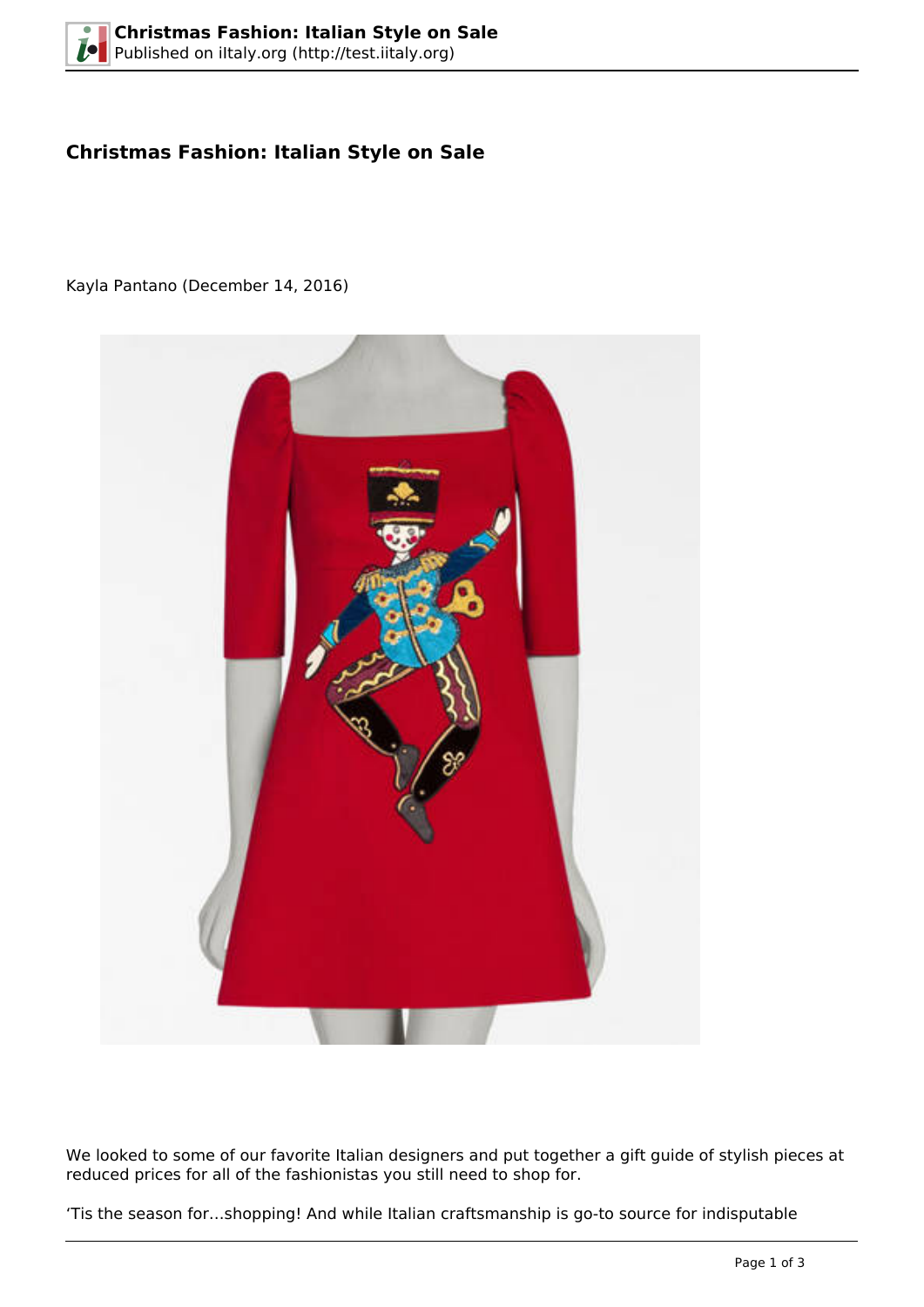

elegance all year round, now is the most wonderful time of the year to splurge. With sales left and right, even the most strong-willed fashion gurus can't resist discounted Italian couture. And there's never a better time to snap up a vamped style than in December with endless holiday parties and the New Year just around the corner.

But as Christmas is all about giving, keep your fellow sleek and chic loved ones in mind and let these gifts from some of the best Italian designers be your guide. From plissé velvet skirts to sheepskin fur coats, here are 10 ideas for clothes and accessories that go beyond silver and gold.

## **1) Dolce & Gabbana**

[CRÊPE DRESS WITH APPLIQUÉ](http://us.dolcegabbana.com/en/women/womens-sales/clothing/crepe-dress-with-applique-red-F61C5ZFUBD2R0226.html?cgid=women-sale-fw16-clothing) [2] \$4,295 \$2,577

Inspired by the world of fairytales, this crêpe dress with a flared skirt has the power to make every woman feel like a princess. The bold red alone radiates sophistication, amplified by the square neckline and balloon elbow-length sleeves, but the toy soldier appliqué adds a fun, childlike flare.

**2) Missoni** [T-SHIRT](http://www.missoni.com/us/missoni/women/t-shirt_cod38559867kd.html) [3] \$395 \$198

Who says T-shirts are limited to the gym? Wear this silver-lamé top casually or dress it up, but shimmer regardless. A lightweight find with a dreamlike design, it's ideal for dancing the night away.

## **3) Versace**

[JAGGED BAROQUE CASHMERE BLEND TOP](http://www.versace.com/us/en-us/holiday-gifts/gifts-for-her/holiday-looks/jagged-baroque-cashmere-blend-top-a1008/A75497-A220461_A1008.html?cgid=510100#start=1) [4] \$3,495 \$1,747

Versace's Jagged Baroque print—inspired by the jagged vertical lines of [Veruschka](https://en.wikipedia.org/wiki/Veruschka_von_Lehndorff) [5] paintings—takes the form of multicolored sequins in this round neck, long sleeved, cashmere-woolsilk blend knit top. The relaxed fit is perfect for a casual affair, but the subtle shine matched with the delicate knitting makes this a sexy alternative to the traditional Christmas sweater.

## **4) Giorgio Armani**

[COLOR BLOCK CARDIGAN](http://www.armani.com/us/emporioarmani/cardigan_cod39678279vm.html) [6] \$575 \$345

Keep warm and cozy from day to night in this furry, mohair cardigan with a two-tone color-block effect. The classic round color and button closing provide for a sophisticated look and the pops of pink add a touch of femininity.

## **5) Valentino**

[LONG SKIRT IN PLISSÉ VELVET](http://www.valentino.com/us/skirt_cod36912047eu.html) [7] \$5,900 \$3,540

If winter has any perks, one is that the colder temperatures call for rich fabrics, like velvet. This lush, gray skirt screams grace and its grosgrain-trimmed waistline accentuates your figure, while the pleated effect elongates your legs.

## **6) Roberto Cavalli**

[GALAXY GARDEN TROUSERS](http://www.robertocavalli.com/us_en/woman/ready-to-wear/trousers/galaxy-garden-trousers.html) [8] \$1,140 \$684.00

Alternatively, you can swap your skirt for these straight leg devoré velvet trousers. Perfect for any festive occasion, they're embellished with a red and black garden pattern with out of this world gold star accents.

**7) Fendi** [FUR](https://www.fendi.com/us/woman/sales/p-FM51337XDF05CP) [9]